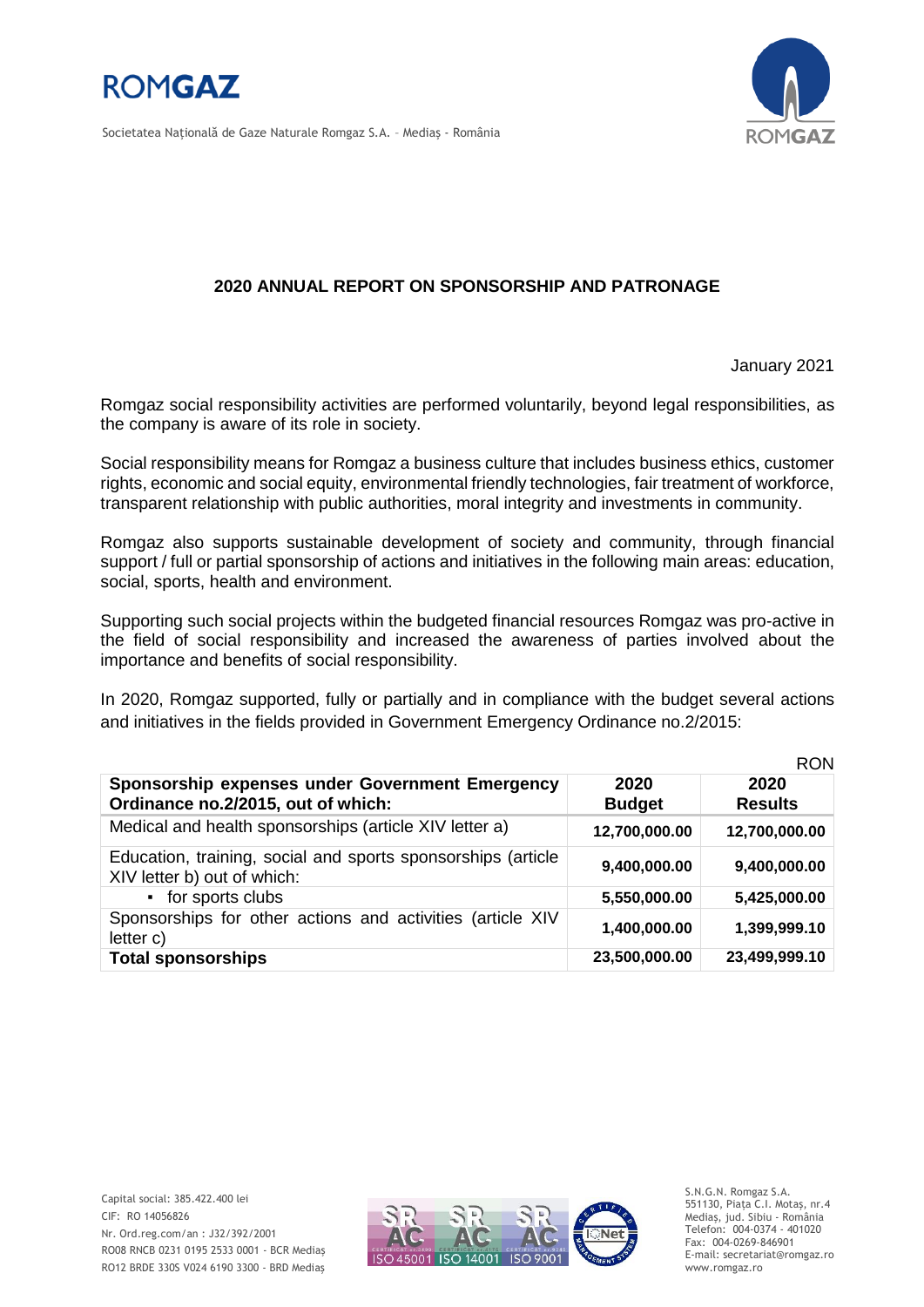Below are the main projects for each sponsorship category provided in Government Emergency Ordinance no. 2/2015 on amending and supplementing certain laws, and on other measures.

### *Sponsorship of projects and actions, social responsibility initiatives in the following fields: medical, health, medical treatments and interventions*

Romgaz supports the implementation of projects improving medical services and other health specific projects, identified as priority for the interested parties, especially in communities where the company operates, but without any exclusion of broadening the intervention area.

## *Mediaș Town Hospital*

Medias Town Hospital has 375 beds serving the northern area of Sibiu County with a population of around 120,000 persons. Medias town has approximately 50,000 inhabitants; more than 50% of the requests comes from the region, especially from rural areas.

*Financial support for "Equipping Anaesthesia and Intensive Care Unit with Specific Medical Equipment"*

The sponsorship aimed at providing the Anaesthesia and Intensive Care Unit with specific medical equipment for monitoring admitted patients and patients with possible Covid-19 infection, thereby ensuring optimal conditions of medical services in the Anaesthesia and Intensive Care Units, pursuant to the Ministry of Youth and Sports legal rules, and reducing the risk of Covid-19 infection.

*Financial support for "Equipping a 2-bed Anaesthesia and Intensive Care Unit within the Covid Compartment with Specific Equipment"*

This project aimed at providing a 2-bed Anaesthesia and Intensive Care Unit within the Covid compartment with specific equipment to ensure required medical equipment for this hospital unit.

**Benefits for the community:** Improving hospital performance and ensuring high standard medical services due the increased quality of medical services for the benefit of patients by refurbishing and equipping this high addressability and complex pathology hospital in the context of Covid-19 pandemic.

### **Sibiu County Emergency Clinical Hospital**

Sibiu County Emergency Clinical Hospital is a healthcare facility of public interest, with legal personality, with beds and plays an important role in providing preventive, curative, recovery and palliative medical services, therefore ensuring the population's health. This medical facility treats patients from both Sibiu County and the neighbouring counties. The hospital's constant concern is to provide high quality medical services, in accordance with legal rules and regulations in force. Consequently, all the efforts of CECH Sibiu are directed towards accomplishing its mission: securing and maintaining the population's health through a qualitative medical activity, under civilized conditions.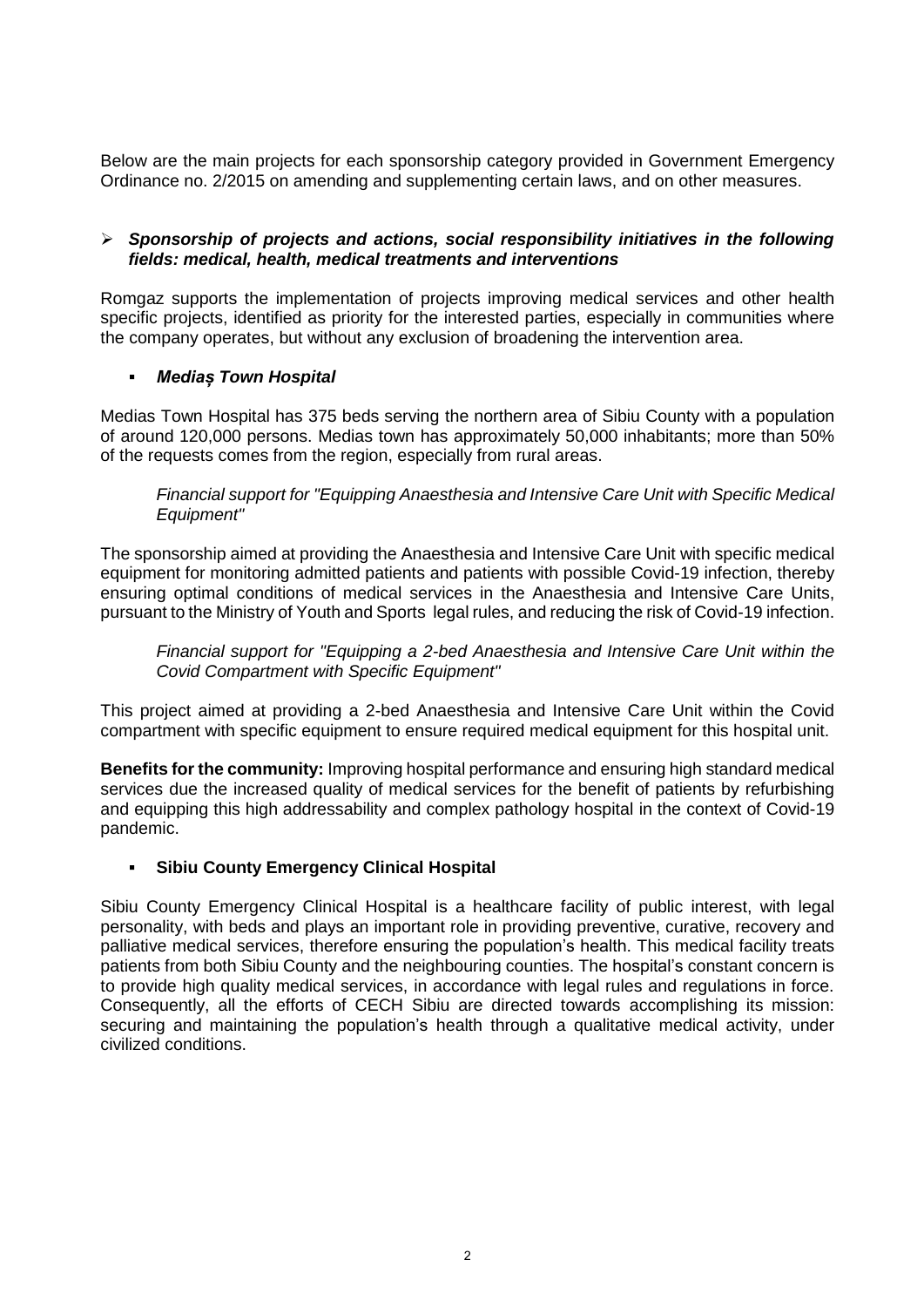*Financial support for "Extending and Equipping the Anaesthesia and Intensive Care Unit for Treating COVID-19 Patients When Necessary"*

The sponsorship granted aimed at supporting the Anaesthesia and Intensive Care Unit extension and equipping plan in order to treat COVID-19 patients, in the context of the increased number of patients in need of specific treatment.

**Benefits for the community:** Providing required equipment to improve the quality of the medical services for the benefit of patients, by refurbishing and equipping certain hospital units that have a high addressability and a complex pathology due to Covid-19 pandemic.

*Financial support for "Securing Materials Required by the Covid-19 Pandemic Context"*

The support granted to this project meets the imminent needs for materials specific for preventing the spread of the pandemic among health professionals and support personnel and to caring for patients.

**Benefits for the community:** Providing materials necessary to reduce the risk of Covid-19 infection and to treat patients.

 *County Emergency Hospital in Slatina Financial support for "Methods to Fight and Treat COVID - 19"*

County Emergency Hospital in Slatina is a healthcare facility of public interest, with beds, providing preventive, curative and recovery medical services having a complex structure of medical and surgical specialties and an Emergency Admission Unit ensuring medical assistance for the entire Olt County being the highest quality hospital in the county in case of emergencies.

This support meets the efforts of ensuring the necessary equipment in the unusual situation caused by the COVID-19 pandemic which put the hospital in difficulty as the need for hospital equipment steeply increased in order to be able to prevent and fight illnesses among health professionals and hospital personnel as well as to ensure optimum conditions for treating patients infected with the new virus.

**Benefits for the community:** Increasing the capacity to prevent and treat illnesses caused by COVID-19 and to stop the virus from spreading among medical professionals and the entire personnel of the hospital.

 *County Emergency Hospital in Alba Iulia Financial support for "Protection Measures for Limiting and Preventing Possible COVID-19 Illnesses and for Efficiently Managing COVID-19 Suspected/Confirmed Cases in the County Emergency Hospital in Alba Iulia."*

County Emergency Hospital in Alba Iulia is the most complex healthcare facility in Alba County, providing specialized medical assistance for the approximately 330,000 inhabitants of the county, also serving as an Emergency Hospital. The healthcare facility has 763 beds, 25 day care beds, an emergency room equipped with 5 beds and 14 beds for patient relatives/carers covering more than 25 medical specialties. This healthcare facility also offers medical services for clinical specialties through the Integrated Ambulatory of the hospital.

Our company supported the efficient implementation of control and protection measures necessary for limiting and preventing the transmission of COVID-19 infection to the community of Alba County and to professionals working in the County Emergency Hospital of Alba Iulia.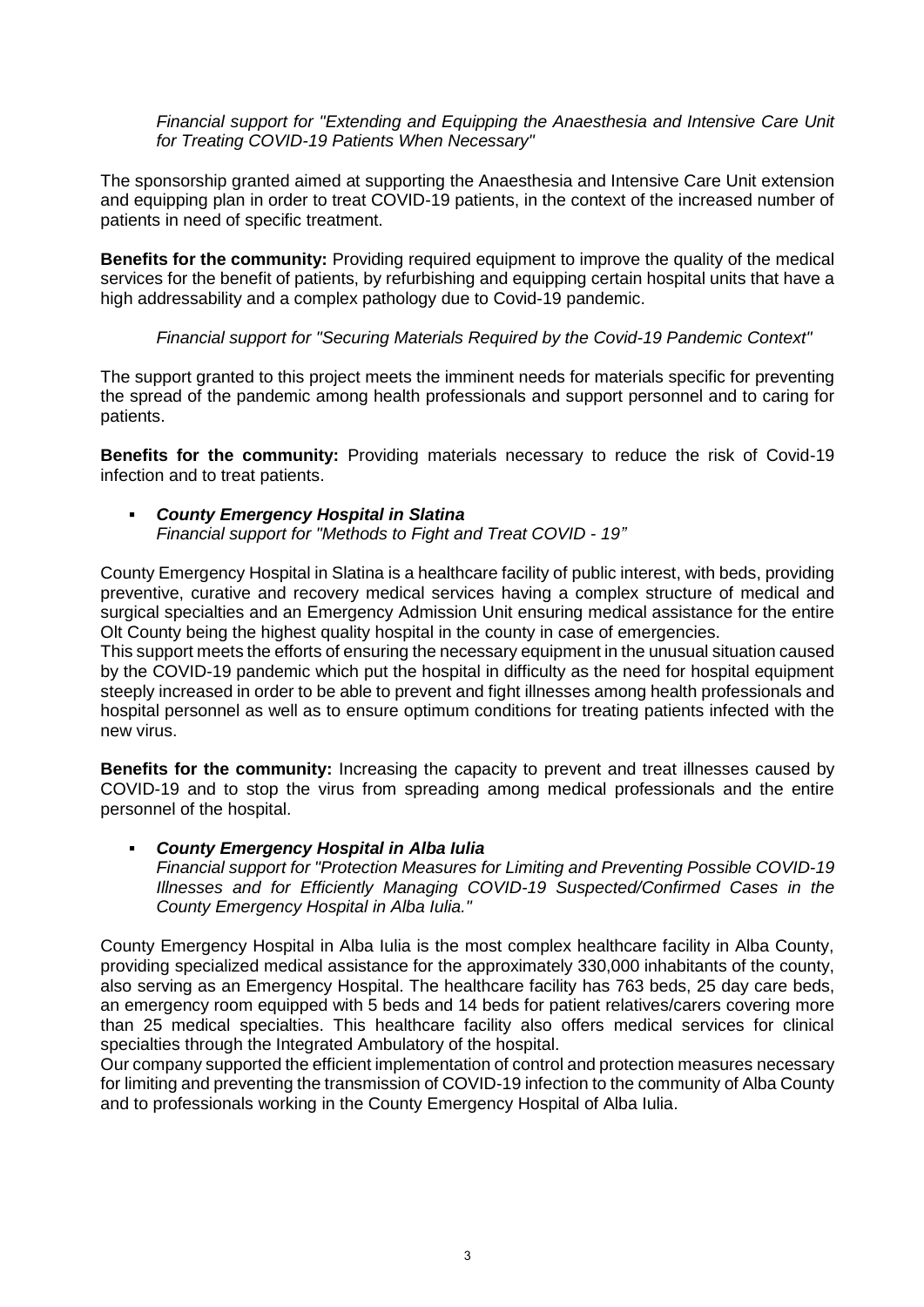**Benefits for the community:** Increasing the testing capacity of the hospital and reducing the risk of outbreaks through medical personnel or patient infection as well as prompt identification of infection cases thus limiting the virus spread among the community.

### *County Emergency Hospital in Vaslui*

*Financial support for "Partner for Life – County Emergency Hospital in Vaslui Involved in Fighting COVID-19"*

Vaslui County Emergency Hospital is a healthcare facility of public interest, providing specialized and emergency medical assistance for the entire county. It serves a population of approximately 200,000 people and offers medical, diagnose, therapy, expertize, counselling, prevention, social assistance and recovery services. The main activity consists of providing emergency pathology services through the UPU-SMURD (Emergency Room – Emergency Mobil Service for Resuscitation and Extrication) compartment.

In the COVID-19 pandemic context, the project aimed at increasing the active role in limiting the impact of coronavirus spread in Vaslui County through implementation of robust and responsible activities intended to support the priority needs of patients and medical staff, mainly because of the increase in consumption of medical supplies, protective equipment and disinfectants, the objective being to ensure care for all patient categories.

**Benefits for the community:** Ensuring the necessary medical supplies for COVID-19 diagnosis and medication so that all patients benefit of treatments and interventions while providing uninterrupted medical services.

## *Mures County Clinical Hospital*

*Financial support for "Fighting COVID-19 Pandemic"*

County Clinical Hospital in Tg. Mures is a public healthcare facility with beds, of local, county and regional interest. This hospital provides the following types of medical services: preventive, curative, recovery and palliative, pregnancy and maternity as well as for new-borns. Besides the wide range of medical services, the hospital provides educational activities in the field of healthcare, pharmacy, post-secondary, university and post-graduate, continuous medical education as well as medical scientific research. Mures County Clinical Hospital manages 14 buildings where medical activities are carried out, the administrative headquarter and several other buildings in which administrative activities are carried out. In the context of Covind-19 pandemic, the hospital was designated as support-hospital for Covid-19 positive or suspect patients including a Covid-19 maternity hospital.

In order to fight the Covid-19 pandemic medical protective equipment was acquired to be used by the medical staff in treating the Covid-19 diagnosed patients in all units and compartments of the hospital.

**Benefits for the community:** Protection of healthcare professionals and maintaining a low rate of infection among the healthcare personnel for the benefit of patients treated in this hospital by mitigating the risk of insufficient medical personnel.

### *Red Cross National Society Financial support for "CORONAVIRUS Information and Prevention Campaign"*

The Romanian Red Cross National Society is a humanitarian organization, member of The International Red Cross and Red Crescent Movement, ancillary to public authority and empowered by law to provide humanitarian assistance in case of disaster and to support vulnerable people. The Romanian Red Cross assists vulnerable people during crises and disasters. Through its programs and activities for the benefit of society, it contributes to the prevention and ease of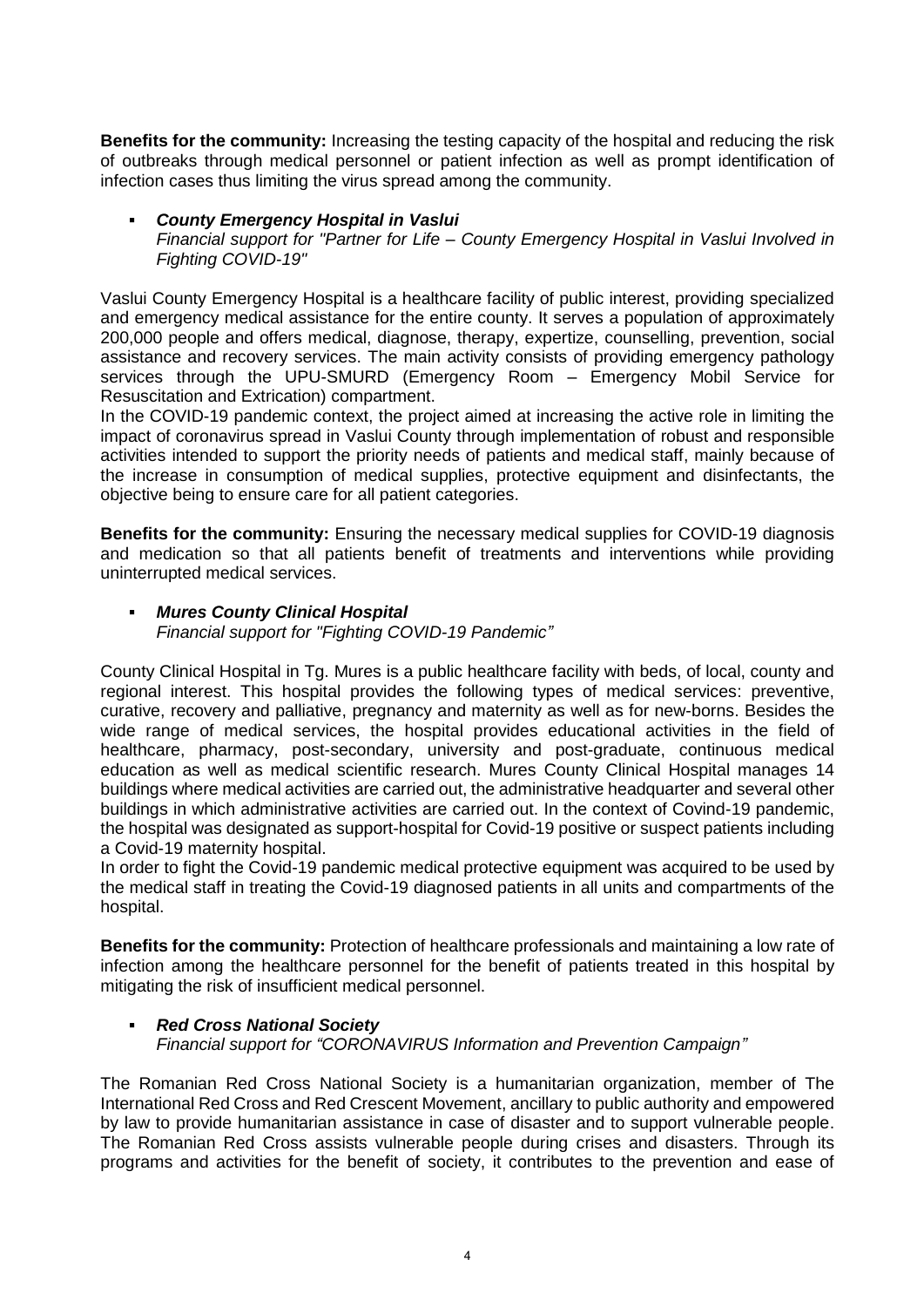suffering in all forms, protects health and life, promotes respect for human dignity without any discrimination on grounds of nationality, race, gender, religion, age, social or political affiliation. Through its unitary action, the Romanian Red Cross adapts to changes within society in order to support communities facing crises and human suffering.

The project aimed at informing people and preventing the spread of SARS CoV2 in the context of the existing pandemic.

**Benefits for the community:** Prevent the spread of SARS CoV2 in the community, by informing and protecting people.

 *Medical-Social Assistance Unit Mediaș Financial support for the project: "Procurement of Electric Adjustable Beds for Patients" – 13 electric adjustable beds*

Medical-Social Assistance Unit Medias is a specialized public institution providing healthcare and social care services for persons with chronic diseases who require temporary or constant care and treatment, and who are unable to ensure their own social needs due to specific economic, physical or social reasons. The financial support aimed at increasing the quality of healthcare and social services and improving conditions for admitted patients.

**Benefits for the community:** improved conditions for attending the needs of persons with chronic diseases, which require temporary, or constant health and social care.

 *Carol Davila University of Medicine and Pharmacy, Bucharest Financial support for the project "Advanced Diagnosis and Monitoring Methods for Neurodegenerative and Neuroinflammatory Disorders with Impact on the Work Capacity and on the Professional Activity (AD-NEURO-PRO)"*

"Carol Davila" University of Medicine and Pharmacy is one of the most important medical and pharmaceutic educational institutions of Romania. Established in 1857, it provides today a modern academic environment at European standards, hosting annually over 10,000 students. Coordinated by nationally and internationally renowned professors they perform educational and research activities in areas like general medicine, dental medicine, pharmacology and medical assistance in cooperation with 37 hospitals and affiliated institutions from Bucharest.

Our company met the needs of the university that identified the need to purchase state of the art equipment to diagnose and monitor, at international standards, neurodegenerative and neuroinflammatory diseases and related disabilities with a potential impact on the working capacity and on the professional activity. Neurodegenerative and neuroinflammatory diseases are among the main reasons for disabilities worldwide affecting adults of all ages. These diseases have a major social-economic impact and increasing prevalence, making them one of the international public health priorities.

**Benefits for the community:** implementing this project will benefit both the community through available healthcare services in a state of the art laboratory for neurological assessment and research institutes and hospitals.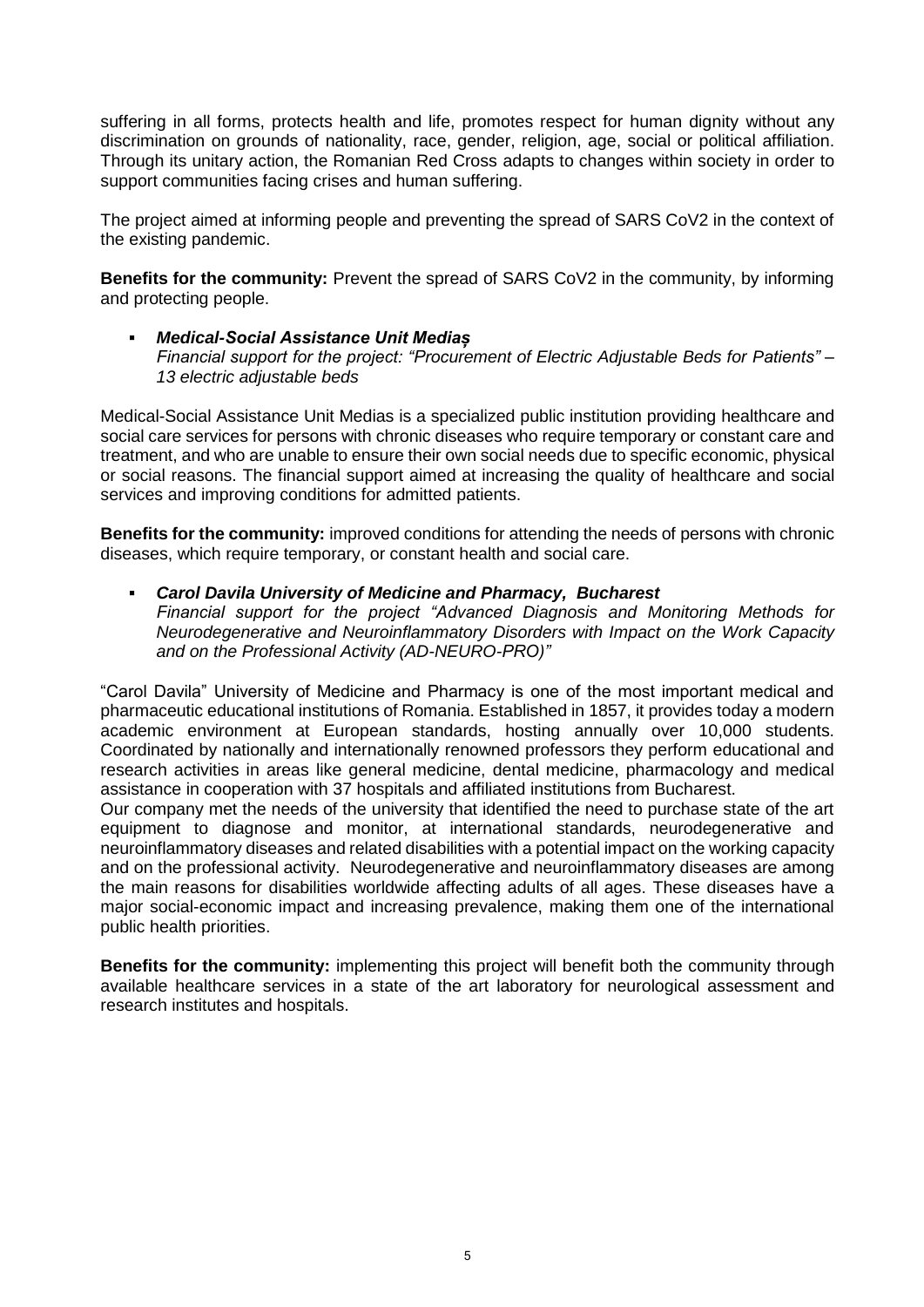## *Sponsored projects and actions, social responsibility initiatives in the following fields: education, social and sports*

Education and other sports and/or social actions dedicated to communities are part of the identified priority directions with high expectations from the members of the community. Therefore, we tried to support projects that have an educational component, even if they do not solely fit in this category.

#### *Mediaș town Financial support for the project "Repair Electric Wiring, Middle School no.4 (Dealul Furcilor), Mediaș"*

Middle School no.4 Medias provides education for children living in the neighbourhood and for those in areas surrounding Medias. It includes both primary and middle school mandatory state education provided by elementary school teachers, teachers and auxiliary personnel benefiting 330 children. The school identified the need to replace the electric wiring of room lighting, the sockets, grounding and lightning conductor, safety lighting, related repair and wall painting works, in order to increase the quality of the educational process by improving learning conditions.

**Benefits for the community:** contribution to a safe educational process for pupils, teachers and auxiliary personnel.

*Financial support for project "Replace Windows, Repairs and Related Wall Painting at Middle School No.4 (Building II - Dealul Furcilor, no.5) Mediaș"*

**Benefits for the community:** Ensure the best teaching/learning conditions to streamline the educational process.

# *"Centrul De Resurse Pentru Societatea Civilă", Association Bucharest*

*Financial support for the project "Educational E-learning Platform CRSC escoala.ro"*

CRSC is a non-governmental association with more than 14 years of activity, focused on developing educational and professional projects for young people, cultural projects, civic and humanitarian projects. CRSC members are from various fields with good internet knowledge, communication skills and public relations. CRSC has a good experience in the digital field by creating and promoting on-line portals dedicated to learning and internet education: eScoala Online România - www.e-scoala.ro, Internship - www.onlinestudent.ro, Asociația Studenților de la Limbi Străine - [www.asls.ro](http://www.asls.ro/) Moreover, CRSC was involved in organising and promoting events and projects for the young such as Internship Fare, JOBfest , Job fair for young people Bucharest 2007, civic campaign "Vote", job counselling campaigns for students "CV Filtru", World Blogging Forum, Chess Championship Karpov vs. Istratescu, Festivinum Festival, Imagine Romania Forum, training sessions and public debates.

The project consisted in creating an e-learning platform to be integrated in the existing [www.escoala.ro](http://www.escoala.ro/) as a communication bridge between students and teachers for 2020-2021. The platform's main scope is to provide online education; users have the possibility to take special courses on various themes, adapted to their individual needs. It is a specific instrument that grants free access to a large content of educational resources.

**Benefits for the community:** In the context of the Covid-19 pandemic, supporting education by using new technologies is an essential process in the development of a functional society; this project used technology to develop and integrate digital abilities as an essential component of education in the 21<sup>st</sup> century.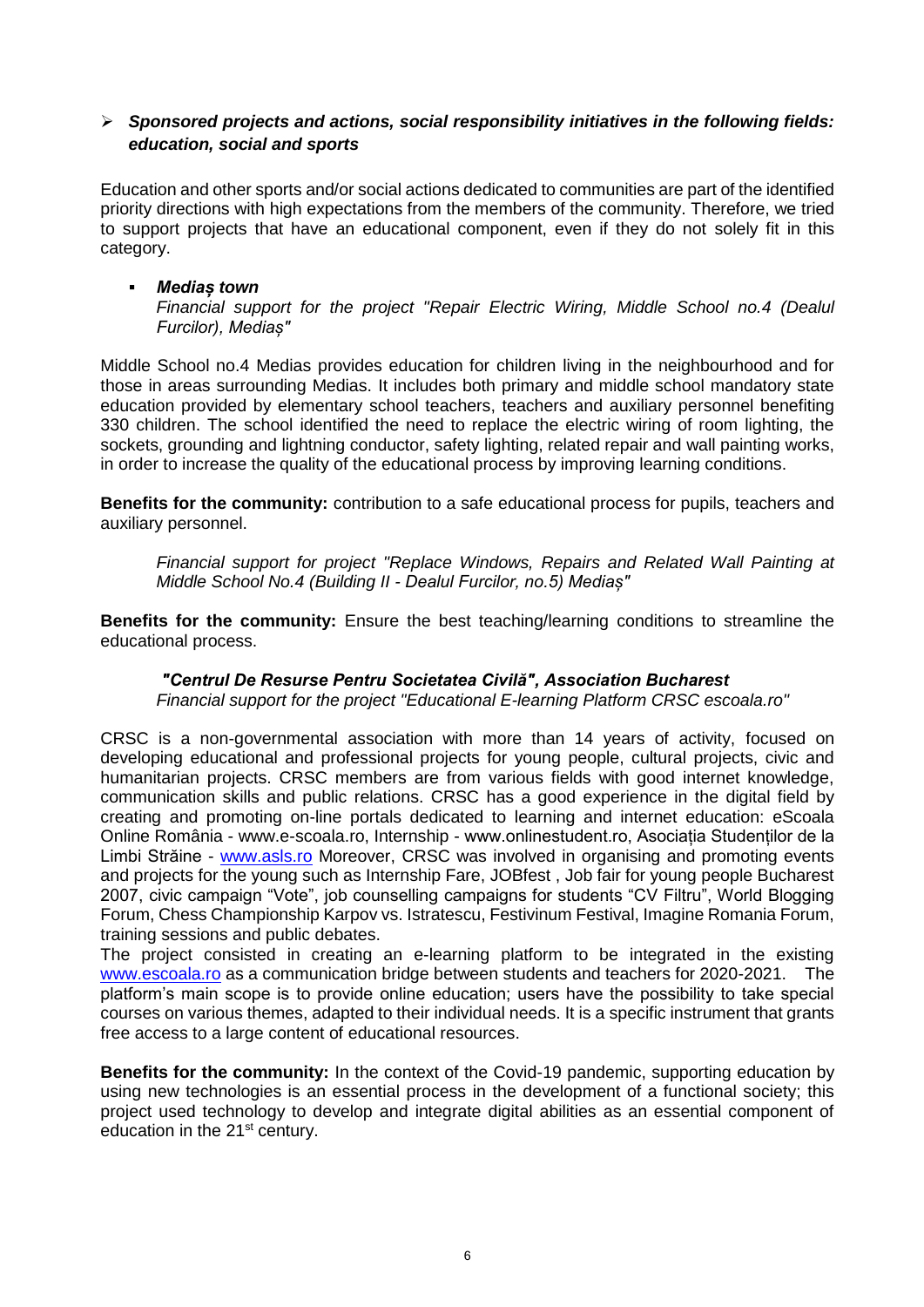## *Mediaș town*

*Financial support for the project "Roof and Floors Refurbishment and Replacement of Doors at "Automecanica" Technology Highschool, Mediaș"*

"Automecanica" Technology Highschool Mediaș was established in 1976 and operated in several buildings, starting with School no.6, St. L. Roth high school and in the building of the former Economic high school. The school was established with the help of company SC Automecanica SA . On September 1, 1985 it moved in the building located on Brateiului street no.6 where it is today. At that date, the building included 20 classrooms, a canteen, workshops and a gym. In time, the high school had various names: Industrial High School no. 2 between 1976 – 1986, "Automecanica" Industrial High School between 1986 – 1990, Education Facility for Car Construction between 1990 – 2006. In 2012, it changed to "Automecanica" Technology Highschool, and since 2012 it has the current name. In 2020 it included Ighiș Middle School. The school has now 728 students.

**Benefits for the community:** increase the quality of educational processes by improving the conditions for performing activities and improving the school's image further to receiving good results.

### *Mediaș town*

*Financial support for the project "Heating System and Piping for Buildings A and C of Hermann Oberth Middle School"*

"Hermann Oberth" Middle School is a German language educational institution for 573 elementary and middle school pupils. Over time, the pupils had several outstanding results as a result of the thorough education received from teachers.

**Benefits for the community:** increase the quality of the educational process by ensuring proper conditions and maintaining the positive image of the school.

### *Mediaș town*

*Financial support for the project "Heating System and Piping for Building C of Axente Sever High School, Mediaș"*

"Axente Sever" High School is a reference for the education in Medias and Sibiu County. It is the best high school in town in terms of results obtained after graduation exams, olympiads and school contests. For years, the high school has been ranking first in town and fifth in the county in terms of high school graduation rate. Following these results, the number of students increased to 634, being necessary to rehabilitate an older unused building.

**Benefits for the community:** Improved conditions to carry out the educational process and to develop the students' personal capacity to adapt and to promote ethical values.

# *Hermann Oberth Schule Association, Mediaș*

*Financial support for the project "ȘCOALA ONLINE – Procurement of Laptops and Web Cams for Teachers to Teach Online if the Epidemic Requires to Stay at Home".*

"Hermann Oberth" Middle School is a German language educational institution for 573 elementary and middle school pupils. Over time, the pupils had several outstanding results as a result of the thorough education received from teachers.

The financial support was used to stimulate education within the pandemic that hindered the traditional teaching process and that needed to adapt to new technologies that ease learning.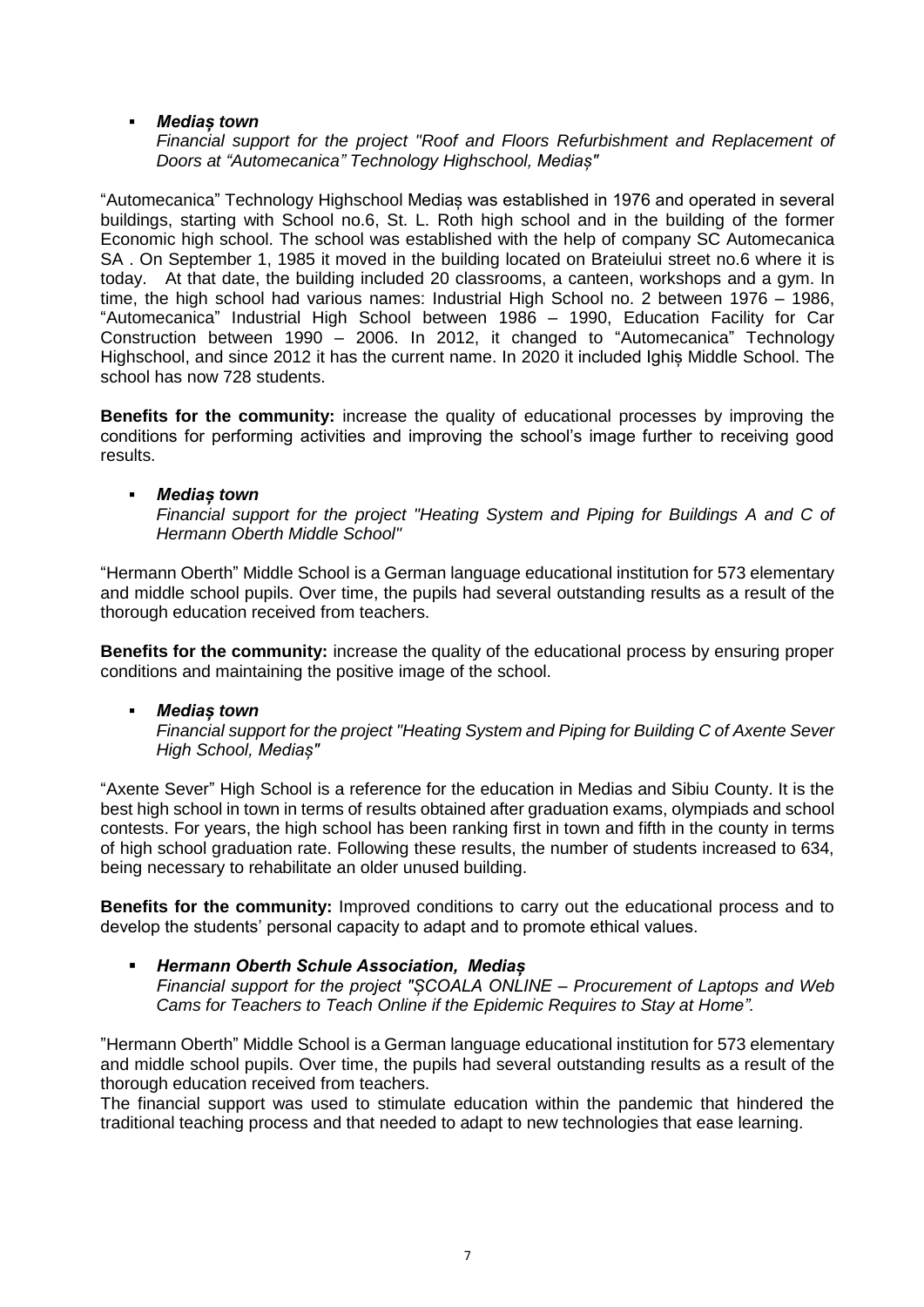**Benefits for the community:** adapt education to new conditions to ensure continuity during the Covid-19 pandemic.

#### *Școala Gimnazială "Bathory Iștvan" Association Mediaș Financial support for the project "Education for the Future (Digitalize the Educational Process)."*

"Bathory Iștvan" Middle School Mediaș has a special history. The first documented reference goes back in 1721, mentioning a school next to the Franciscan monastery. The school is unique being the only middle school in the northern part of Sibiu County for children of the Hungarian minority. Currently more than 100 children learn at this school. The financial support was used for digitalising the educational process, namely the school purchased interactive boards, laptops, teaching materials. Therefore, a large number of pupils had access to education and the school was equipped with materials and equipment necessary for ensuring on-line education.

**Benefits for the community:** Ensure the necessary teaching materials and equipment to facilitate education at high standards.

## *Medias Social Assistance Department*

*Financial support for the project "Refurbishment/Rehabilitation of Social Housing on Aron Cotruș Street no. 1"* 

Medias Social Assistance Department is specialised in managing and granting social assistance and social services, with legal personality, subordinated to Medias local council. Its scope is to ensure that social policies are implemented in following fields: child protection, family protection, protection of elderly and disabled people, as well as of other persons, groups or communities with social needs. The sponsorship supported the costs for repair and rehabilitation works carried out at the social housing (roof, exterior plastering, replacement of windows and exterior doors), as well as restrooms and inner yard.

**Benefits for the community:** provide support for social categories with special needs to ensure decent living conditions, as a social responsibility action towards community members.

### *Prahova Association of Disabled People*

*Financial support for the project "Day Care Centre for Disabled People (Recovery Gymnastics, Psychology Office, Social-Professional Integration, Legal Guidance, Socialising)"*

"*Prahova Association of Disabled People*" is a non-governmental, non-political and non-profit organisation established in 1992. The association is involved in projects that support community members with special needs to receive the help needed. The sponsorship supported the association to provide social and professional counselling to members with special needs, in order to integrate persons with disabilities in everyday life by medical recovery, personal development courses, social-recreational activities.

**Benefits for the community:** support provided for members of the community with special needs to benefit from medical, social and recovery conditions in case of degenerative diseases, in order to live a normal life.

### **"Sfantul Mihail Marturisitorul" Association, Medias**

*Financial support provided for the project "Elderly Home Sfantul Mihail Marturisitorul Medias, Academician Ioan Moraru str. No. 7"- biocides, gloves, medication, supplies, food*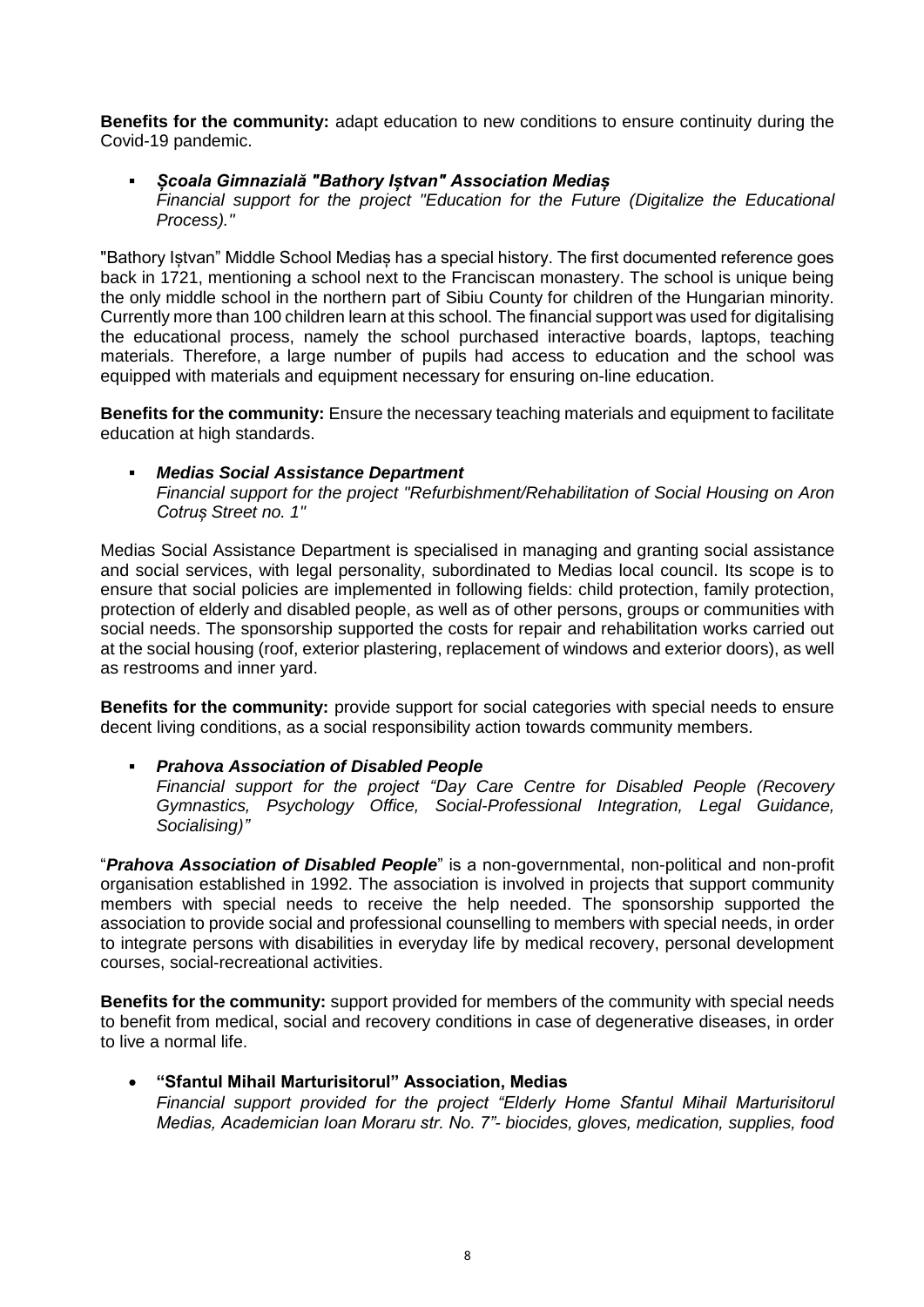In 2018, Medias City Hall together with Sfantul Mihail Marturisitorul Association founded an elderly people home where continuous care services for elderly are provided. The social service is under the administration of Sfantul Mihail Marturisitorul Association and its main purpose is to deliver for semi-dependent and dependent elderly people appropriate accommodation and food, medical care, social activities and leisure, social assistance, respectively social services. Our company has accepted the request for financial support for implementing the project mentioned above in order to ensure permanent care for grandparents who cannot handle themselves for providing food, medication, services that will offer them a peaceful retirement age.

**Benefits for the community:** special needs persons, of medical and/or social nature, benefit from decent living and treatment conditions, the financial support covering the needs of the medical and social care facility.

# *"Gaz Metan" Medias Sports Club*

## *Financial support for the project "Team's Participation in the 1st League"*

Established in 1984, CS Gaz Metan Medias permanently represented the benchmark sports unit of Medias, its activity being connected and supported by the natural gas industry in the area. Gaz Metan Medias is a local sports club with tradition, founded in 1945, which activates in the first football division through its senior team and carries out a prolific activity characterized by professionalism and performance. The sponsorship focused on the financial support needed for the local team to participate in the 1<sup>st</sup> League.

**Benefits for the community:** Promoting performance and values in Romanian sports, sport leading to development and improvement as a member of the society, thus the values represented by sport becoming essential tools for social and educational integration.

# *Local Sports Club Medias (CSMM)*

*Financial support for the functioning and development of the chess and basketball sections* 

CSSM is a legal person governed by public law, organized as a public institution by Local Council Decision under the Law 69/200 of Sports and Physical Education and Local Public Administration Law 215/2001. CSSM scope is to organize and manage sports activities and its objective is to promote one or more sport disciplines practiced by their members and to participate to sports activities and competitions. The target is to develop performance sport in Medias, continuous selection, training and participation of the club's members to national and international competitions, and to organise sports competitions and events. The sponsorship focused on the financial support needed for the functioning and development of the CSSM chess and basketball sections and for restoring to glory the team that played in the Bucharest National League during 2019-2020, Medias having an old tradition in this respect, as well as supporting the new chess section established in town, a traditional field where notable results have been achieved by I to VIII-th grade students, high-school students and seniors.

**Benefits for the community:** Promoting sports values that become essential tools for social and educational integration within the community.

#### *"Viitorul Cluj Junior" Sports Club Association Financial support for the project Promoting "Performance Sports within Viitorul Cluj Junior Sports Club Association"*

A.C.S. VIITORUL CLUJ JUNIOR Sports Club has become one of the best performing sports club for children and juniors in Romania. It was founded in 2013 and it operated during the past seven years in the same sports field, respectively selection, development, training for young football talents, as well as for children willing to practice a mass sports – contributing in this respect to a balanced development and health of children from Transylvania mainly, but also from other areas of the country. The main activity is carried out at national level for the benefit of the community.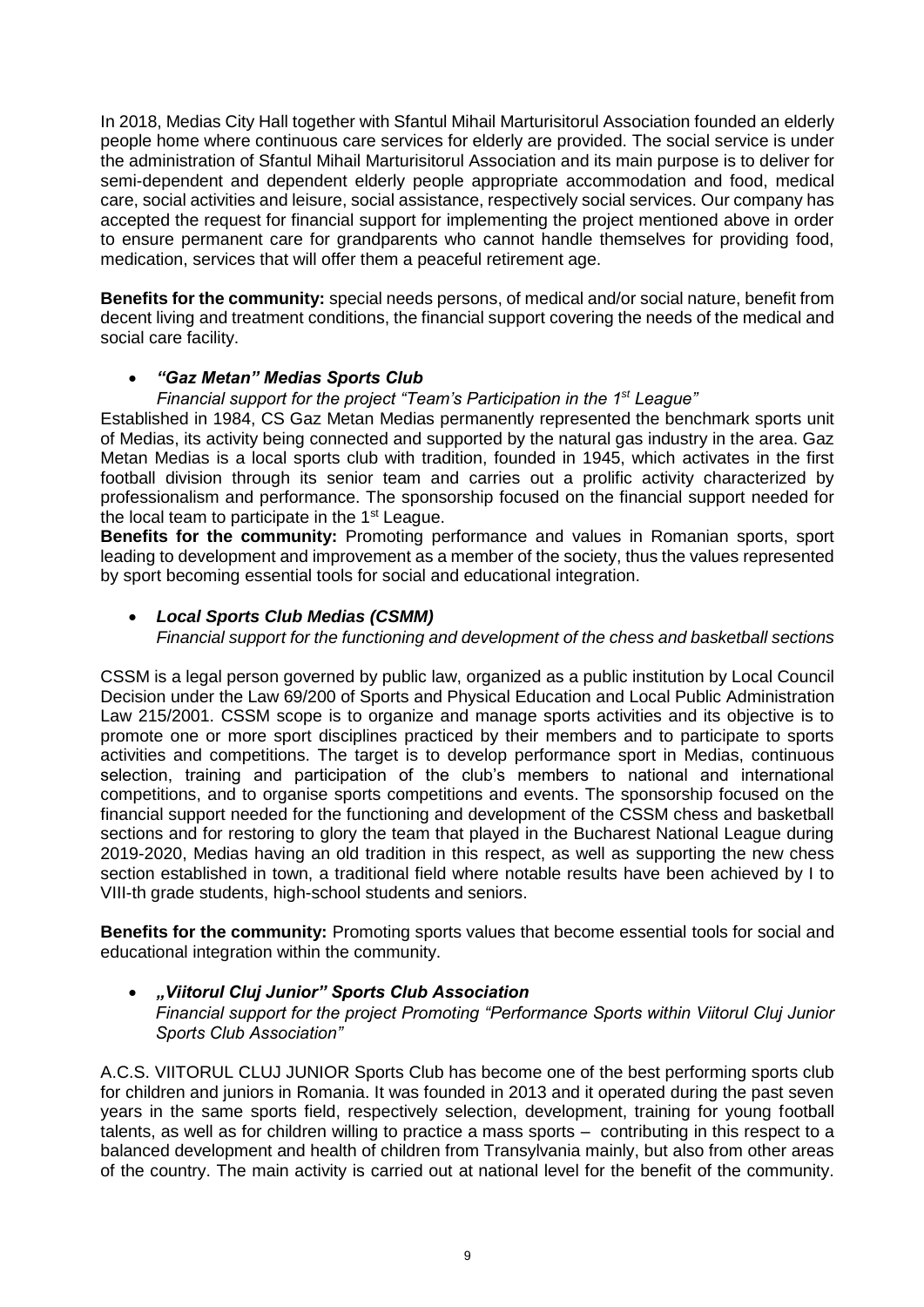The financial support was provided for promoting performance sports within Viitorul Cluj Junior Sports Club Association.

**Benefits for the community:** children's balanced health and development due to playing sports.

 *"Electromures" Sports Club, Tg. Mures Financial support for "Supporting High Performance Activity of "Romgaz Electromureș" Women Bowling Team for 2020"*

Electromures Sports Club functions according to the Physical Education and Sports Law No. 69/2000, registered in the Sports Registry as a private nonprofit Sports Club, under its Sports Identity Certificate No. 594. Since 2000, the women bowling team "Romgaz Electromures" performs its activity being supported by SNGN Romgaz SA. The financial support provided for upgrading the sports base ensured optimal conditions for training and achieving several outstanding results. The financial aid supported the high performance activity of "Romgaz Electromures" women bowling team during a difficult time for the sports world.

**Benefits for the community:** The athletes' results get the community's attention and interests not only by their intrinsic results but also by the exponential model of achievement and success. These values can be passed on to those who aspire to high performance athlete status and they could also work as motivation engines for those who practice leisure sports.

## *Sponsored projects and actions, social responsibility initiatives in other fields: cultural, energy, environment*

Romgaz involvement in projects or programs for the community's interest and progress is motivated by the will to meet society's expectations and to support multilateral initiatives that could contribute to a sustainable development of the present and future generations. In addition, during 2020, Romgaz supported several cultural projects.

# *Medias City Hall – Culture, Sports, Tourism and Youth Department*

*Financial aid for awards to preschoolers and pupils from primary schools, teachers and auxiliary personnel from educational institutions and elderly sick or in need people from Medias.*

At the beginning of every year, according to the intervention objectives and priorities, Medias City Hall - Culture, Sports, Tourism and Youth Department has carried out activities in the field of culture, sports, information and permanent education. As well as during previous years, organized initiatives through its subordinate institutions, have reflected a wide range of cultural activities and target groups for which the Department adapted and harmonized its objectives and course of action.

The sponsorship aimed to support the social/community events carried out during 2020 by Medias City Hall Department focusing on volunteering and its importance for the community, as well as involvement and accountability of the people living in Medias. It also intended to highlight and reward professionals and social and behavioral role models for their dedication to their profession and the work they carried out over the years.

**Benefits for the community:** encouraging members of the community to develop social responsibility actions and to become role models in the community for all generations.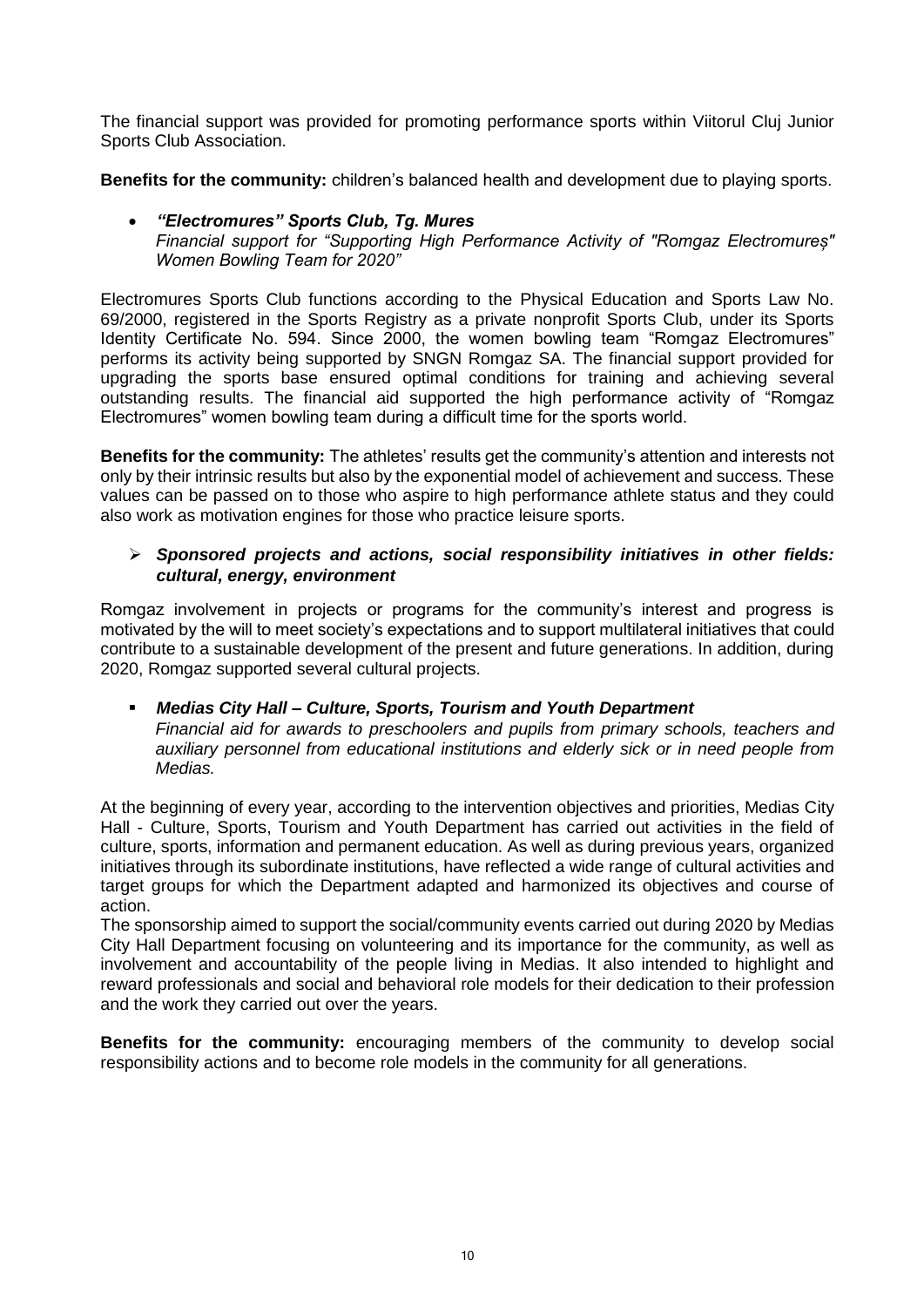## *National Confederation for Women Entrepreneurship –CONAF Bucharest Financial support for "Pact for Work 2020" project*

The National Confederation for Women Entrepreneurship is more than a women's entrepreneur community that united their forces. CONAF is the only confederation in Romania that brings together the interests of female entrepreneurs in one single structure. CONAF is the biggest entity of this kind in Romania, an organization that promotes and sustains Romanian entrepreneurship and opens new collaboration and cooperation horizons on national and international level. CONAF was born in early 2019 from the Business Women Federation from the North East Region and the Women Manager Entrepreneur Federation. The financial aid was granted for the initiative "Pact for Work 2020" that aimed to identify viable solutions that would lead to Romanian work market flexibility. The conferences were organized in three locations in the country, identified as economic growth poles and big university centers, Cluj, Iasi and Bucharest, where discussions were held on important subjects and legal amendments that can favorably influence the evolution of the Romanian work market during the next period.

**Benefits for the community:** Identifying viable solutions that would lead to a more flexible work market in Romania and proposing legal amendments that can favorably influence the work market in Romania.

# *National Federation of the Police Trade Unions "SED LEX", Bucharest*

*Financial support for the project "National Campaign "One Home = A Safe Life"* The Police Federation is a trade union organization of the police officers from Romania which comprises the trade unions of police officers from within IGPR. The sponsorship was awarded for developing the national campaign "One Home = A Safe Life" an endeavor for the safety of the citizens who use natural gas in their households and for preventing fires by appropriately using the natural gas appliances.

**Benefits for the community:** informing citizens about the appropriate use of the natural gas appliances and preventing hazards that might be caused from lack of safety measures.

# *"Parcul Domeniilor" Church, Bucharest Financial support for the project "Church Renovation"*

Casin Church (often named Casin Monastery) is an orthodox church from Bucharest. Its official name is Parcul Domeniilor-Casin Parish in Bucharest. The religious establishment is situated on Marasti Bulevard from Sector 1, close to the Arch of Triumph and it is devoted to the Holy Archangels Michael and Gabriel but also to the Holy Great Martyr Catherine. The financial aid was given for refurbishment and repair works for the church building (foundation reinforcement, etc.). **Benefits for the community:** community's the access to the religious establishment and facilitating reunions in a place known for its importance in the community's conscience.

# *Romanian Orthodox Parish in Medias-Cathedral II*

*Financial support for the project "Orthodox Byzantine Interior Painting in Fresco Technique at the Orthodox Church Sfantul Dumitru"*

Medias Romanian Orthodox Parish Cathedral II, Romanian Orthodox Church Sfantul Dumitru is performing the byzantine orthodox painting work in fresco technique. The project received support for preparing the surface to be painted, respectively the two mural layers (lime with sand blended with hemp tow), setting up the corresponding scaffolding, preparing the layers to be painted and the byzantine orthodox painting to be executed by Church painters authorized by the Church Painting Committee of the Romanian Parish, Bucharest.